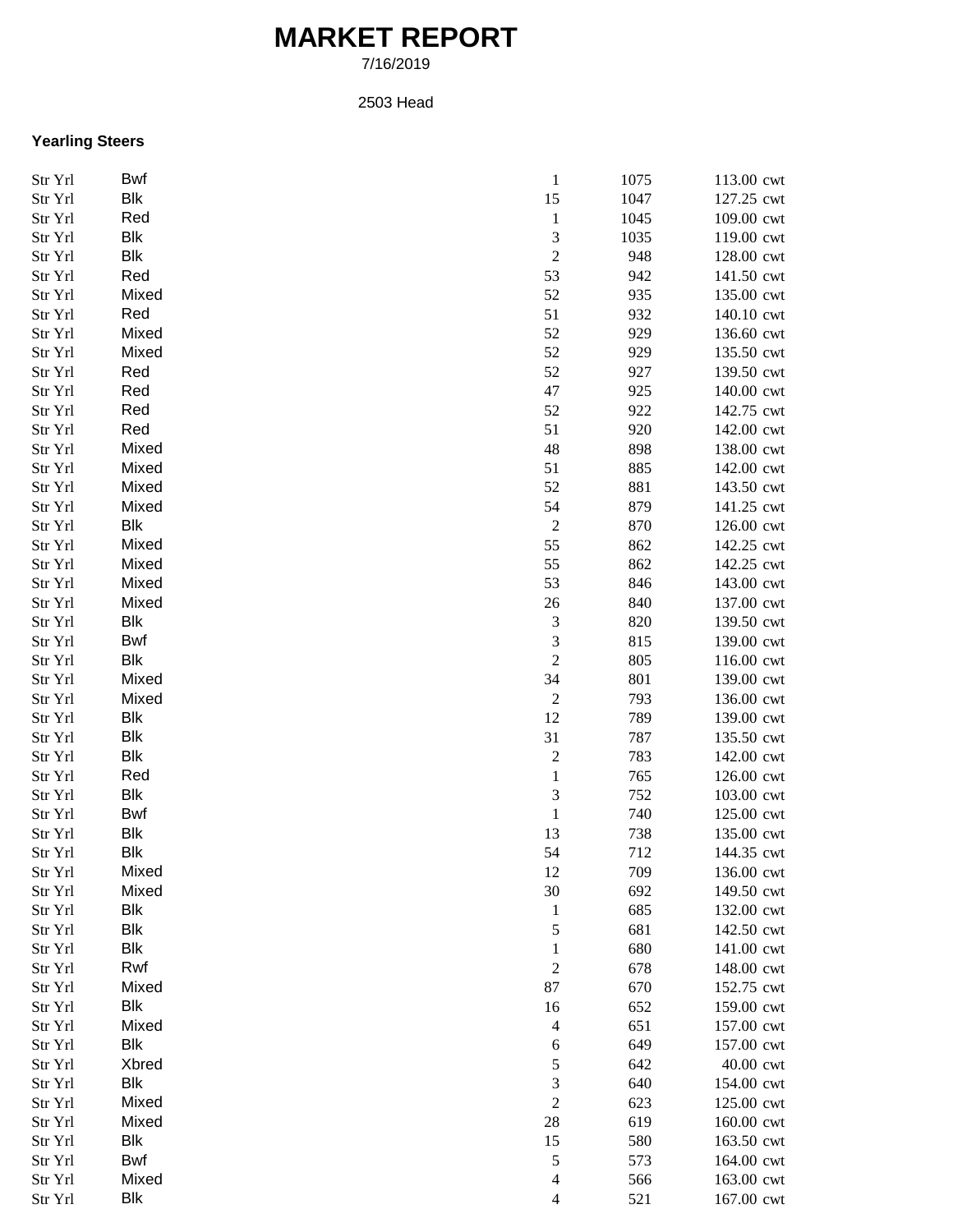| Str Yrl                 | <b>Blk</b> | $\boldsymbol{7}$ | 519 | 170.00 cwt |
|-------------------------|------------|------------------|-----|------------|
| Str Yrl                 | Blk        | 13               | 503 | 168.00 cwt |
| Str Yrl                 | Bwf        | $\mathbf{1}$     | 480 | 57.50 cwt  |
| Str Yrl                 | <b>Blk</b> | $\mathbf{1}$     | 465 | 138.00 cwt |
| Str Yrl                 | Blk        | 6                | 452 | 174.00 cwt |
| Str Yrl                 | Mixed      | $\,$ 8 $\,$      | 426 | 140.00 cwt |
| Str Yrl                 | <b>Blk</b> | $\mathbf{1}$     | 420 | 50.00 cwt  |
| Str Yrl                 | Mixed      | 5                | 358 | 158.00 cwt |
| Str Yrl                 | <b>Blk</b> | $\mathbf{1}$     | 280 | 65.00 cwt  |
| Str Yrl                 | Mixed      | 3                | 255 | 500.00 hd  |
|                         |            |                  |     |            |
| <b>Steer Calves</b>     |            |                  |     |            |
| Str Calf                | Char       | 24               | 725 | 132.50 cwt |
| Str Calf                | <b>Bwf</b> | $\mathbf{1}$     | 625 | 145.00 cwt |
| Str Calf                | Char       | 25               | 617 | 145.00 cwt |
| Str Calf                | <b>Bwf</b> | $\mathbf{1}$     | 605 | 136.00 cwt |
| Str Calf                | Blk        | 6                | 578 | 142.00 cwt |
| Str Calf                | Red        | $\mathbf{1}$     | 565 | 131.00 cwt |
| Str Calf                | Xbred      | $\mathbf{1}$     | 510 | 122.00 cwt |
| Str Calf                | <b>Blk</b> | 3                | 502 | 145.00 cwt |
| Str Calf                | Rwf        | $\mathbf{1}$     | 455 | 165.00 cwt |
| Str Calf                | Mixed      | 4                | 445 | 161.00 cwt |
| Str Calf                | <b>Blk</b> | $\mathbf{1}$     | 405 | 150.00 cwt |
| Str Calf                | <b>Blk</b> | $\,$ 8 $\,$      | 348 | 157.00 cwt |
| Str Calf                | <b>Blk</b> | $\,1$            | 210 | 350.00 hd  |
| Str Calf                | <b>Blk</b> | $\,1$            | 210 | 410.00 hd  |
| Str Calf                | <b>Blk</b> | $\mathbf{1}$     | 190 | 25.00 hd   |
| Str Calf                | Mixed      | 6                | 186 | 375.00 hd  |
| Str Calf                | Blk        | $\mathbf{1}$     | 100 | 185.00 hd  |
| <b>Heifer Yearlings</b> |            |                  |     |            |
|                         |            |                  |     |            |
| Hfr Yrl                 | <b>Bwf</b> | $\mathbf{1}$     | 950 | 110.00 cwt |
| Hfr Yrl                 | <b>Blk</b> | 14               | 917 | 120.00 cwt |
| Hfr Yrl                 | Mixed      | 89               | 901 | 121.00 cwt |
| Hfr Yrl                 | Mixed      | 28               | 893 | 115.00 cwt |
| Hfr Yrl                 | <b>Blk</b> | 63               | 860 | 125.75 cwt |
| Hfr Yrl                 | <b>Blk</b> | $\,8\,$          | 850 | 125.50 cwt |
| Hfr Yrl                 | <b>Blk</b> | 62               | 842 | 128.00 cwt |
| Hfr Yrl                 | <b>Blk</b> | 63               | 834 | 128.25 cwt |
| Hfr Yrl                 | Mixed      | $\sqrt{5}$       | 826 | 119.00 cwt |
| Hfr Yrl                 | <b>Blk</b> | $28\,$           | 820 | 125.00 cwt |
| Hfr Yrl                 | <b>Blk</b> | 14               | 810 | 127.50 cwt |
| Hfr Yrl                 | Mixed      | 36               | 808 | 126.50 cwt |
| Hfr Yrl                 | Bwf        | $\mathbf{1}$     | 800 | 114.00 cwt |
| Hfr Yrl                 | Blk        | $\mathbf{1}$     | 800 | 75.00 cwt  |
| Hfr Yrl                 | Bwf        | $\mathbf{1}$     | 800 | 114.00 cwt |
| Hfr Yrl                 | Mixed      | 61               | 792 | 124.75 cwt |
| Hfr Yrl                 | Mixed      | $\boldsymbol{7}$ | 777 | 112.00 cwt |
| Hfr Yrl                 | Blk        | 10               | 759 | 126.00 cwt |
| Hfr Yrl                 | Bwf        | $\mathbf{1}$     | 755 | 116.00 cwt |
| Hfr Yrl                 | Mixed      | 11               | 748 | 132.00 cwt |
| Hfr Yrl                 | Red        | $\mathbf{1}$     | 745 | 121.00 cwt |
| Hfr Yrl                 | Char       | $\sqrt{6}$       | 744 | 128.00 cwt |
| Hfr Yrl                 | Blk        | $\mathbf{1}$     | 735 | 133.50 cwt |
| Hfr Yrl                 | Mixed      | 60               | 734 | 133.00 cwt |
| Hfr Yrl                 | Mixed      | 59               | 723 | 133.00 cwt |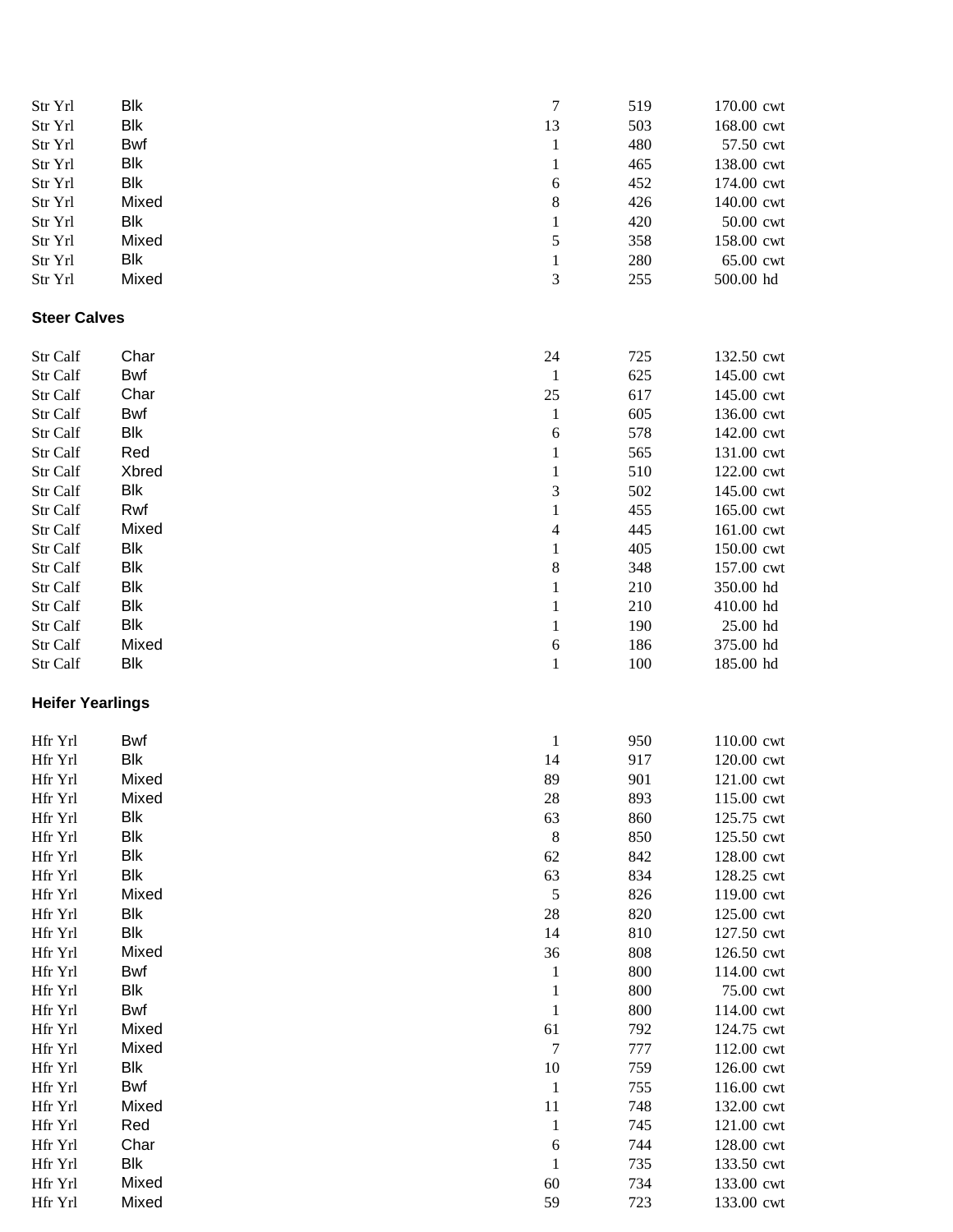| Hfr Yrl              | Mixed      | 58                             | 721      | 134.60 cwt             |
|----------------------|------------|--------------------------------|----------|------------------------|
| Hfr Yrl              | Mixed      | $\overline{4}$                 | 713      | 120.00 cwt             |
| Hfr Yrl              | Blk        | 17                             | 707      | 124.50 cwt             |
| Hfr Yrl              | <b>Blk</b> | $\mathfrak 3$                  | 703      | 98.00 cwt              |
| Hfr Yrl              | Mixed      | $25\,$                         | 693      | 131.00 cwt             |
| Hfr Yrl              | Blk        | $\boldsymbol{2}$               | 678      | 130.00 cwt             |
| Hfr Yrl              | Mixed      | 78                             | 649      | 139.10 cwt             |
| Hfr Yrl              | Blk        | 17                             | 596      | 142.50 cwt             |
| Hfr Yrl              | <b>Blk</b> | 11                             | 593      | 142.00 cwt             |
| Hfr Yrl              | Char       | $28\,$                         | 580      | 141.00 cwt             |
| Hfr Yrl              | Xbred      | $\mathbf{1}$                   | 565      | 35.00 cwt              |
| Hfr Yrl              | Blk        | $\boldsymbol{2}$               | 565      | 123.00 cwt             |
| Hfr Yrl              | Mixed      | $\,8\,$                        | 560      | 143.00 cwt             |
| Hfr Yrl              | Red        | $\mathbf{1}$                   | 555      | 140.00 cwt             |
| Hfr Yrl              | Red        | 1                              | 510      | 90.00 cwt              |
| Hfr Yrl              | Char       | $\mathbf{1}$                   | 505      | 135.00 cwt             |
| Hfr Yrl              | Mixed      | $\mathfrak 3$                  | 487      | 50.00 cwt              |
| Hfr Yrl              | Mixed      | $\overline{4}$                 | 475      | 144.00 cwt             |
| Hfr Yrl              | <b>Blk</b> | $\sqrt{2}$                     | 465      | 40.00 cwt              |
| Hfr Yrl              | Char       | $10\,$                         | 465      | 149.00 cwt             |
| Hfr Yrl              | <b>Blk</b> | $\boldsymbol{2}$               | 458      | 145.00 cwt             |
| Hfr Yrl              | <b>Blk</b> | 13                             | 457      | 150.00 cwt             |
| Hfr Yrl              | <b>Blk</b> | 3                              | 372      | 143.00 cwt             |
| <b>Heifer Calves</b> |            |                                |          |                        |
| Hfr Calf             | Blk        | $\overline{c}$                 | 690      | 125.00 cwt             |
| Hfr Calf             | Blk        | $\sqrt{2}$                     | 583      | 135.00 cwt             |
| Hfr Calf             | <b>Blk</b> | 10                             | 580      | 137.00 cwt             |
| Hfr Calf             | Xbred      | $\mathbf{1}$                   | 565      | 128.00 cwt             |
| Hfr Calf             | <b>Blk</b> | 5                              | 560      | 129.00 cwt             |
| Hfr Calf             | Blk        | $\mathbf{1}$                   | 520      | 125.00 cwt             |
| Hfr Calf             | <b>Blk</b> | $\boldsymbol{2}$               | 518      | 130.00 cwt             |
| Hfr Calf             | <b>Blk</b> | 5                              | 516      | 134.00 cwt             |
| Hfr Calf             | <b>Bwf</b> | $\mathbf{1}$                   | 470      | 134.00 cwt             |
| Hfr Calf             | Blk        | 13                             | 462      | 132.00 cwt             |
| <b>Hfr</b> Calf      | Mixed      | 9                              | 444      | 140.00 cwt             |
| <b>Hfr</b> Calf      | Mixed      | 4                              | 444      | 130.00 cwt             |
| Hfr Calf             | Blk        | 4                              | 373      | 143.00 cwt             |
| Hfr Calf             | Blk        | 4                              | 368      | 146.00 cwt             |
| Hfr Calf             | Blk        | $\mathbf{1}$                   | 315      | 140.00 cwt             |
| Hfr Calf             | Blk        | $\mathfrak{2}$                 | 255      | 400.00 hd              |
| Hfr Calf<br>Hfr Calf | Blk<br>Bwf | $\mathbf{1}$<br>$\mathfrak{2}$ | 215<br>5 | 360.00 hd<br>350.00 hd |
| <b>Bull Calves</b>   |            |                                |          |                        |
| <b>Bull Calf</b>     | Xbred      | $\mathbf{1}$                   | 850      | 93.00 cwt              |
| <b>Bull Calf</b>     | Bwf        | $\mathbf{1}$                   | 725      | 124.00 cwt             |
| <b>Bull Calf</b>     | <b>Blk</b> | 1                              | 685      | 350.00 hd              |
| <b>Bull Calf</b>     | Bwf        | 1                              | 610      | 122.00 cwt             |
| <b>Bull Calf</b>     | <b>Blk</b> | 1                              | 585      | 126.00 cwt             |
| <b>Bull Calf</b>     | <b>Blk</b> | 1                              | 580      | 141.00 cwt             |
| <b>Bull Calf</b>     | Bwf        | 1                              | 565      | 141.00 cwt             |
| <b>Bull Calf</b>     | Rwf        | 4                              | 534      | 70.00 cwt              |
| <b>Bull Calf</b>     | Mixed      | $\overline{c}$                 | 500      | 155.00 cwt             |
| <b>Bull Calf</b>     | Mixed      | 10                             | 491      | 137.00 cwt             |
| <b>Bull Calf</b>     | Red        | $\mathbf{1}$                   | 420      | 110.00 cwt             |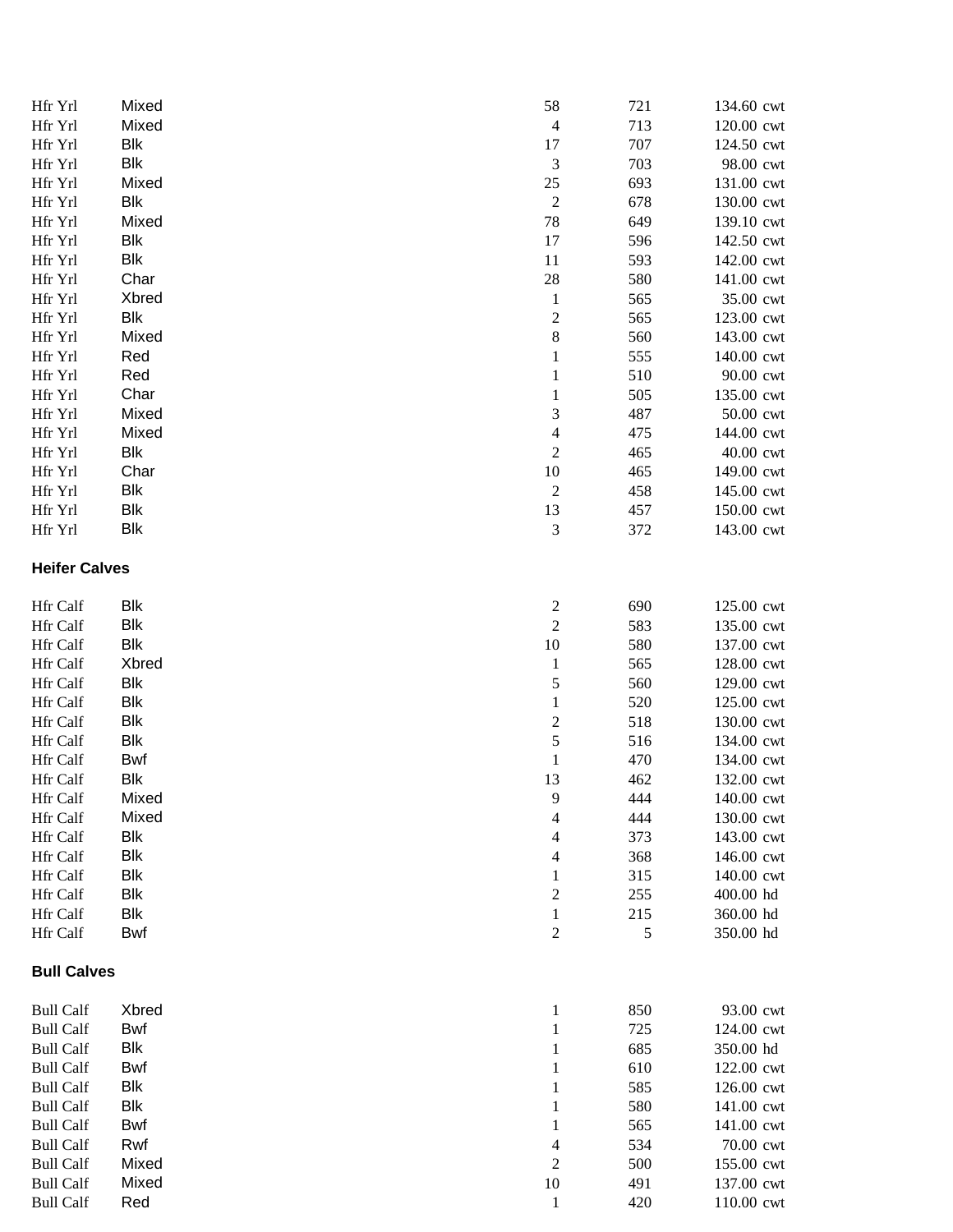| <b>Bull Calf</b>    | Mixed                    | $\sqrt{3}$              | 383          | 156.00 cwt             |
|---------------------|--------------------------|-------------------------|--------------|------------------------|
| <b>Bull Calf</b>    | Blk                      | $\boldsymbol{6}$        | 383          | 166.00 cwt             |
| <b>Bull Calf</b>    | Red                      | $\mathbf{1}$            | 300          | 158.00 cwt             |
| <b>Bull Calf</b>    | <b>Blk</b>               | $\boldsymbol{2}$        | 268          | 150.00 cwt             |
| <b>Bred Heifers</b> |                          |                         |              |                        |
| <b>Bred Hfr</b>     | Blk                      | $\overline{4}$          | 1008         | 76.00 cwt              |
| <b>Bred Hfr</b>     | <b>Blk</b>               | $\mathbf 1$             | 755          | 650.00 hd              |
| <b>Pairs</b>        |                          |                         |              |                        |
| Pair                | Xbred                    | $\mathbf{1}$            | 935          | 775.00 pr              |
| <b>Cows</b>         |                          |                         |              |                        |
| Cow                 | <b>Bwf</b>               | $\mathbf{1}$            | 1750         | 63.00 cwt              |
| Cow                 | Char                     | $\mathbf{1}$            | 1620         | 66.00 cwt              |
| Cow                 | <b>Blk</b>               | $\boldsymbol{2}$        | 1405         | 62.00 cwt              |
| Cow                 | <b>Blk</b>               | $\mathbf{1}$            | 1390         | 55.00 cwt              |
| Cow                 | <b>Blk</b>               | $\mathbf{1}$            | 1350         | 950.00 hd              |
| Cow                 | <b>Blk</b>               | $\mathbf{1}$            | 1350         | 850.00 hd              |
| Cow                 | Char                     | $\mathbf{1}$            | 1270         | 65.00 cwt              |
| Cow                 | <b>Blk</b>               | $\mathbf{1}$            | 1240         | 53.00 cwt              |
| Cow                 | <b>Blk</b>               | $\mathbf{1}$            | 1215         | 1000.00 hd             |
| Cow                 | Mixed                    | $\overline{c}$          | 1200         | 58.00 cwt              |
| Cow                 | <b>Blk</b>               | $\,1$                   | 1200         | 58.00 cwt              |
| Cow                 | <b>Blk</b>               | $\sqrt{2}$              | 1155         | 57.00 cwt              |
| Cow                 | <b>Blk</b>               | $\sqrt{2}$              | 1118         | 56.00 cwt              |
| Cow                 | <b>Blk</b>               | $\,1$                   | 1110         | 47.50 cwt              |
| Cow                 | <b>Blk</b>               | $\mathbf 1$             | 1055         | 685.00 hd              |
| Cow                 | Bwf                      | $\mathbf{1}$            | 1050         | 57.00 cwt              |
| Cow                 | <b>Blk</b><br><b>Blk</b> | $\mathbf{1}$            | 1045         | 560.00 hd              |
| Cow                 | Bwf                      | $\overline{c}$<br>3     | 1038<br>1012 | 54.50 cwt<br>47.50 cwt |
| Cow                 | Blk                      |                         | 990          | 735.00 hd              |
| Cow<br>Cow          | Red                      | $\mathbf{1}$            | 980          | 55.00 cwt              |
| Cow                 | <b>Blk</b>               | 1<br>1                  | 970          | 71.00 cwt              |
| Cow                 | <b>Blk</b>               | $\mathbf{1}$            | 970          | 55.00 cwt              |
| Cow                 | <b>Blk</b>               | $\mathbf{1}$            | 950          | 55.00 cwt              |
| Cow                 | Xbred                    | $\mathbf{1}$            | 945          | 54.00 cwt              |
| Cow                 | Blk                      | $\mathbf{1}$            | 945          | 44.00 cwt              |
| Cow                 | Red                      | $\mathbf{1}$            | 935          | 51.00 cwt              |
| Cow                 | Blk                      | 5                       | 934          | 53.00 cwt              |
| Cow                 | <b>Blk</b>               | $\mathbf{1}$            | 895          | 450.00 hd              |
| Cow                 | <b>Blk</b>               | $\mathbf{1}$            | 820          | 675.00 hd              |
| Cow                 | <b>Blk</b>               | $\overline{\mathbf{c}}$ | 815          | 525.00 hd              |
| Cow                 | Xbred                    | $\,1$                   | 760          | 61.00 cwt              |
| Cow                 | Mixed                    | $\boldsymbol{2}$        | 748          | 74.00 cwt              |
| Cow                 | <b>Blk</b>               | $\mathbf{1}$            | 720          | 64.00 cwt              |
| Cow                 | Xbred                    | $\mathbf 1$             | 715          | 31.00 cwt              |
| Cow                 | Xbred                    | $\mathbf{1}$            | 665          | 27.00 cwt              |
| Cow                 | Char                     | $\mathbf{1}$            | 660          | 47.50 cwt              |
| Cow                 | Char                     | $\mathbf{1}$            | 595          | 375.00 hd              |
| <b>Bulls</b>        |                          |                         |              |                        |
| Bull                | <b>Blk</b>               | $\mathbf{1}$            | 1905         | 86.00 cwt              |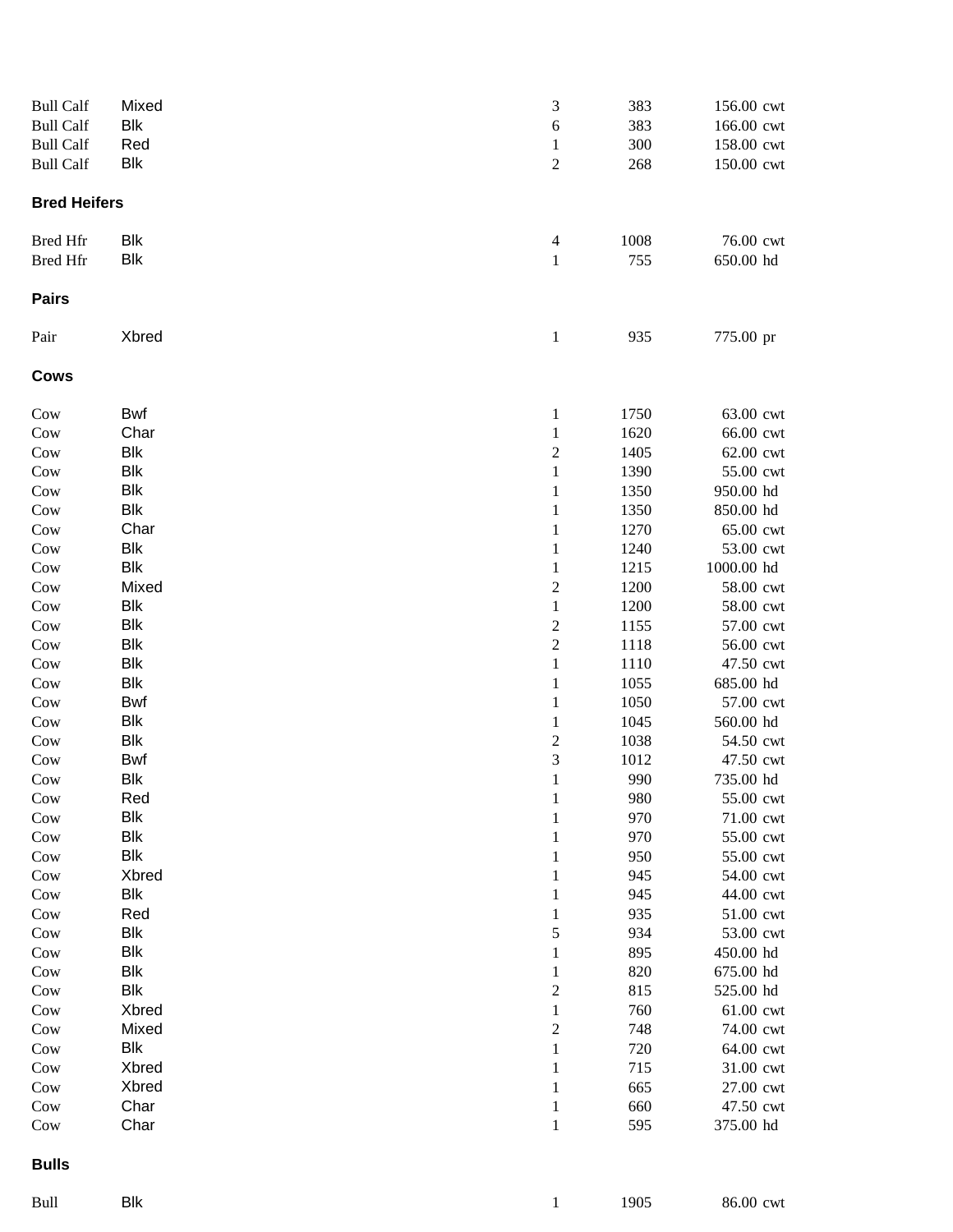| Bull | Hereford | 1785 | 84.50 cwt   |
|------|----------|------|-------------|
| Bull | Blk      | 1320 | 78.00 cwt   |
| Bull | Blk      | 1285 | 76.00 cwt   |
| Bull | Blk      | 1275 | $60.00$ cwt |
| Bull | Blk      | 1085 | 75.00 cwt   |
| Bull | Xbred    | 490  | 35.00 cwt   |